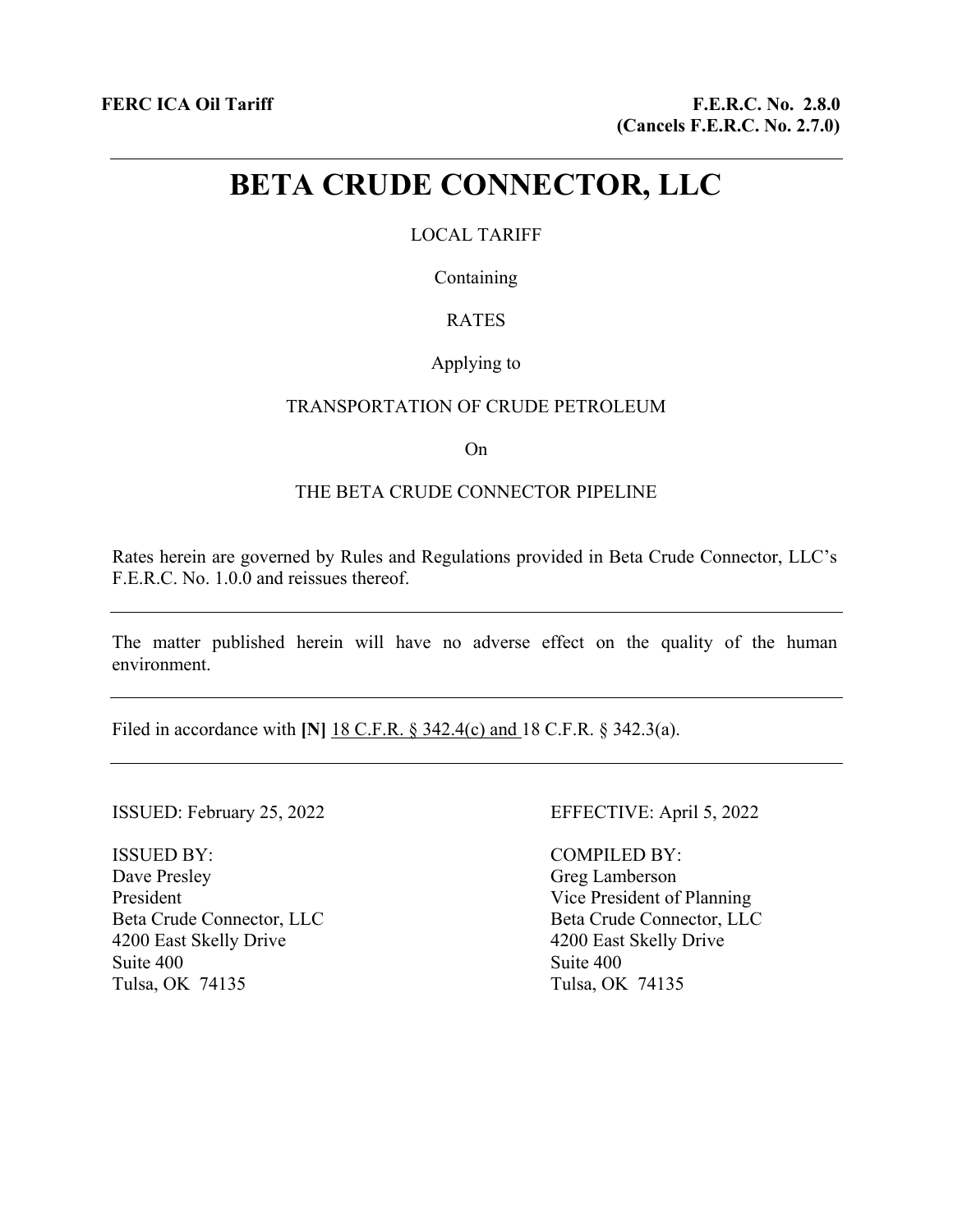| Committed Shipper Rates in Cents Per Barrel of 42 U.S. Gallons (1), (4)                   |                                                                                          |                                                                                                      |                                                                                     |  |  |
|-------------------------------------------------------------------------------------------|------------------------------------------------------------------------------------------|------------------------------------------------------------------------------------------------------|-------------------------------------------------------------------------------------|--|--|
| <b>FROM:</b>                                                                              | <b>TO: Oryx Midland</b><br><b>Express BCC Connection,</b><br><b>Martin County, Texas</b> | <b>TO: Centurion Pipeline</b><br>L.P., Mabee Ranch<br><b>Station, Martin County,</b><br><b>Texas</b> | <b>TO: Plains Midland</b><br><b>South Facility, Midland</b><br><b>County, Texas</b> |  |  |
| Class A Receipt Points in<br>Andrews, Martin, Ector and<br>Midland Counties, Texas<br>(2) | $[I]$ \$0.7649                                                                           | $[1]$ \$0.7649 (6)                                                                                   | $[1]$ \$0.7649 (6)                                                                  |  |  |
| Class B Receipt Points in<br>Martin and Midland<br>Counties, Texas (2)                    | $ U $ \$0.4635                                                                           | $ U $ \$0.7426                                                                                       | $ U $ \$0.7426                                                                      |  |  |
| Independence Receipt Point<br>in Martin County, Texas                                     | $[I]$ \$0.6965                                                                           | $[I]$ \$0.6965 (6)                                                                                   | $[I]$ \$0.6965 (6)                                                                  |  |  |

| Uncommitted Shipper Rates in Cents Per Barrel of 42 U.S. Gallons (3), (4)                            |                                                                                          |                                                                                                      |                                                                                     |  |  |
|------------------------------------------------------------------------------------------------------|------------------------------------------------------------------------------------------|------------------------------------------------------------------------------------------------------|-------------------------------------------------------------------------------------|--|--|
| <b>FROM:</b>                                                                                         | <b>TO: Oryx Midland</b><br><b>Express BCC Connection,</b><br><b>Martin County, Texas</b> | <b>TO: Centurion Pipeline</b><br>L.P., Mabee Ranch<br><b>Station, Martin County,</b><br><b>Texas</b> | <b>TO: Plains Midland</b><br><b>South Facility, Midland</b><br><b>County, Texas</b> |  |  |
| Class A or Class B Receipt<br>Points in Andrews, Martin,<br>Ector and Midland<br>Counties, Texas (2) | $ U $ \$0.79                                                                             | $ U $ \$0.79                                                                                         | $ U $ \$0.79                                                                        |  |  |
| Independence Receipt Point<br>in Martin County, Texas                                                | [U] \$0.79                                                                               | $ U $ \$0.79                                                                                         | $[U]$ \$0.79                                                                        |  |  |

| Incentive Rates in Cents Per Barrel of 42 U.S. Gallons (4), (5), (7)  |                                                                                          |                                                                                      |                                                                                     |  |  |
|-----------------------------------------------------------------------|------------------------------------------------------------------------------------------|--------------------------------------------------------------------------------------|-------------------------------------------------------------------------------------|--|--|
|                                                                       | <b>TO: Oryx Midland</b><br><b>Express BCC Connection,</b><br><b>Martin County, Texas</b> | <b>TO: Centurion Pipeline</b><br>L.P., Mabee Ranch<br><b>Station, Martin County,</b> | <b>TO: Plains Midland</b><br><b>South Facility, Midland</b><br><b>County, Texas</b> |  |  |
| <b>FROM:</b>                                                          |                                                                                          | <b>Texas</b>                                                                         |                                                                                     |  |  |
| <b>BCC Spanish Trail Receipt</b><br>Point in Midland County,<br>Texas | $II$ \$0.7649                                                                            | $II$ \$0.7649                                                                        | $II$ \$0.7649                                                                       |  |  |

#### **Notes:**

- (1) The Committed Shipper Rates are available to a Committed Shipper who executed a Dedication and Transportation Agreement with Carrier to make an acreage dedication as part of an open season. The Committed Shipper Rates are subject to an annual adjustment pursuant to the terms of a Committed Shipper's Dedication and Transportation Agreement.
- (2) The Class A and Class B Receipt Points are all identified on the Schedules of Receipt Points posted on Carrier's website at www.frontierenergyllc.com, as such schedule may be amended from time to time.
- (3) The Uncommitted Shipper Rates set forth in this tariff are subject to an adjustment each July 1st in accordance with the indexing rules in 18 C.F.R. § 342.3 or any successor methodology adopted by the Federal Energy Regulatory Commission.